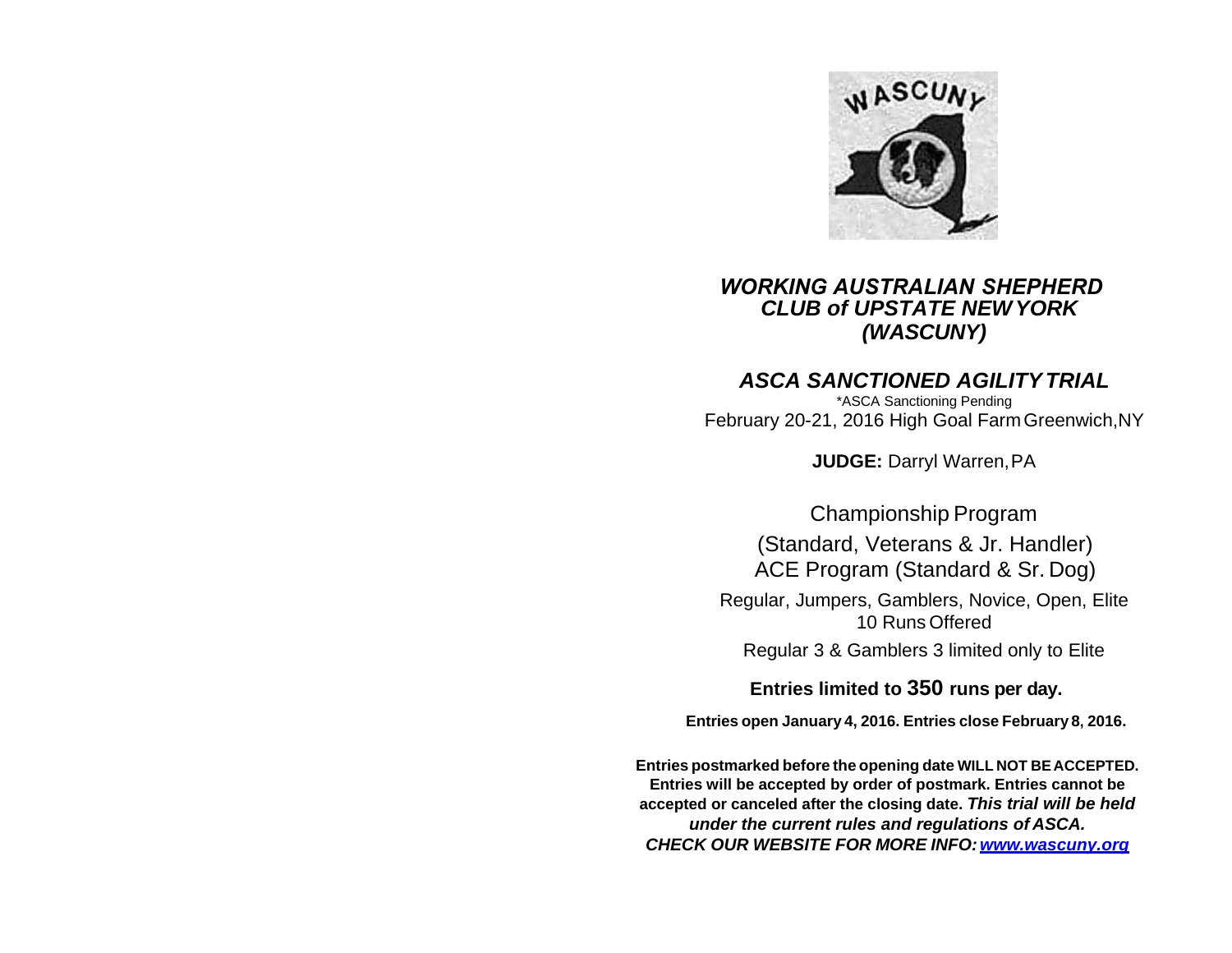## **TRIAL COMMITTEE**

Trial Chairperson: Trial Secretary: Course Builder: Chief Ring Steward: Chief Scorekeeper:

Wendy Cerilli [518-692-8758 agilitytraining@yahoo.com](mailto:WendyCerilli518-692-8758agilitytraining@yahoo.com) [Chris Dumas 518-695-9229 breezy23@nycap.rr.com](mailto:Chris%20Dumas%20518-695-9229%20breezy23@nycap.rr.com) Wendy Cerilli Michelle Morgan Chris Dumas

### **TENTATIVESCHEDULE**

7:00 AM Check-in & Measuring both days Saturday 7:30 am - Judges briefing and walk-through 8:00 am first dog on the line Sunday 7:30 am - Judges briefing and walk-through 8:00 am first dog on the line Saturday: Gamblers 1, Regular 1 & 2, Regular 3 (Elite only), Jumpers 1 Sunday: Jumpers 2, Gamblers 2, Gamblers 3 (Elite only), Regular 4 & 5 Elite to Novice both days (Committee reserves the right to change the class run order.)

#### **SHOW SITE/TrialInformation:**

-The trial will be run on matting in one 85'x120' ring. Follow parking rules and directions. Please bring your own chair, water is available.

Dogs requiring measurement should be measured prior to their first run. Dogs with a wither

height of 20" or less will need to be measured unless they have a permanent AKC, NADAC or ASCA height card.

Overnight parking will be available, contact Wendy Cerilli at518-692-8758.

**Trial equipment as follows:** Rubberized, slatted Aframe and dogwalk, rubberized teeter – unslatted, wing jumps, non-wing jumps, displaceable tire, tunnels, barrel chute, double jump, weave poles 24"spacing.

Equipment supplied by High Goal Farm, Greenwich, NY

**Lunch will be providedfor workers.**

**FOR MORE INFO ON SITE SEE**: [www.highgoalfarm.com](http://www.highgoalfarm.com/)

## **NOTICE TO EXHIBITORS**

This trial is sanctioned by the Australian Shepherd Club of America, with The Working Australian Shepherd Club of Upstate New York as the sponsor club. Exhibitors, through submission of entry, acknowledge that they are knowledgeable of ASCA rules and regulations, and agree to abide by all rules in effect at the time of this trial.

All healthy, trained dogs over eighteen (18) months of age are eligible to compete in ASCA agility trials. Dogs entering in ANY level of classes do NOT have to have an ASCA registration or tracking number. Application for tracking number can be obtained at: [www.asca.org/Portals/0/trackapp.pdf.](http://www.asca.org/Portals/0/trackapp.pdf) Bitches in heat, lame or blind dogs are ineligible for entry, as is any dog with a deformity, which may cause a judge to not be able to reasonably assess the dog's ability to function and perform agility obstacles safely, and in a manner that is in the best interest, health and welfare of the dog. Any dog which demonstrates aggression towards any person or dog, whether inside the ring or outside the ring, must be excused from

the agility trial. Any dog which the judge feels is not in enough control to perform all obstacles in a safe manner will be excused from the agility trial.

This ASCA agility trial shall be open to purebred and mixed breed dogs. No bitches in heat allowed on grounds.

No collars, food, toys, clickers or other aids or devices shall be permitted on the course or within ten feet of the ring entrance at any time. The only exception to this is leading your dog to the start on lead, and then handing the lead to a steward. All dogs should be on leash or in a crate or pen when not competing.

Safety shall always be the foremost consideration in actions and conduct by handlers at all times.

The organizing committee may NOT refuse any entry other than on the basis expressly provided through rules and regulations of the sanctioning organization(s). Anyone not currently in good standing with ASCA will not be allowed entry into the trial. The sponsoring club will not be responsible for the loss or damage to any dog exhibited, or for the possessions of any exhibitor whether the result was by accident or any other cause. It is distinctly understood that every dog at this event is in the care, custody and control of his owner or handler during the entire time the dog is on show premises. Any exhibitor whose dogs and/or children create unnecessary disturbances or repeatedly engage in unsafe or disruptive behavior may, at the discretion of the Trial/Show committee, be asked to leave the show site. In such case, no refund of fees will be made.

# **REFUNDS:**

-There will be no refunds for entries withdrawn in the event a dog and/or handler are dismissed from the competition, regardless of the reason for such dismissal. Refunds are allowed if requested before the closing date. Refunds after closing date for bitches in season only. **ALL REQUESTS FOR REFUNDS MUST INCLUDE OWNER'S NAME AND ADDRESS AND A VETERINARIAN'S CERTIFICATEWITHREQUEST.**

#### **MOVE-UPS**

-After submitting your entry form, the last day that we will be accepting move ups before the trial will be February 14, 2016 We will accept move-ups or changes *in writing only* (Mail or E-mail). No changes will be accepted after this date. Mail to: WASCUNY c/o Chris Dumas, 176 Route 4 North, Schuylerville, NY 12871. Email: [breezy23@nycap.rr.com](mailto:breezy23@nycap.rr.com).

Move-ups will be allowed during the trial in person within 15 minutes of the last run on Saturday.

# **AWARDS**

First through fourth place ribbons will be awarded for each jump height in all classes and levels. Qualifying rosettes will be awarded for each qualifying run.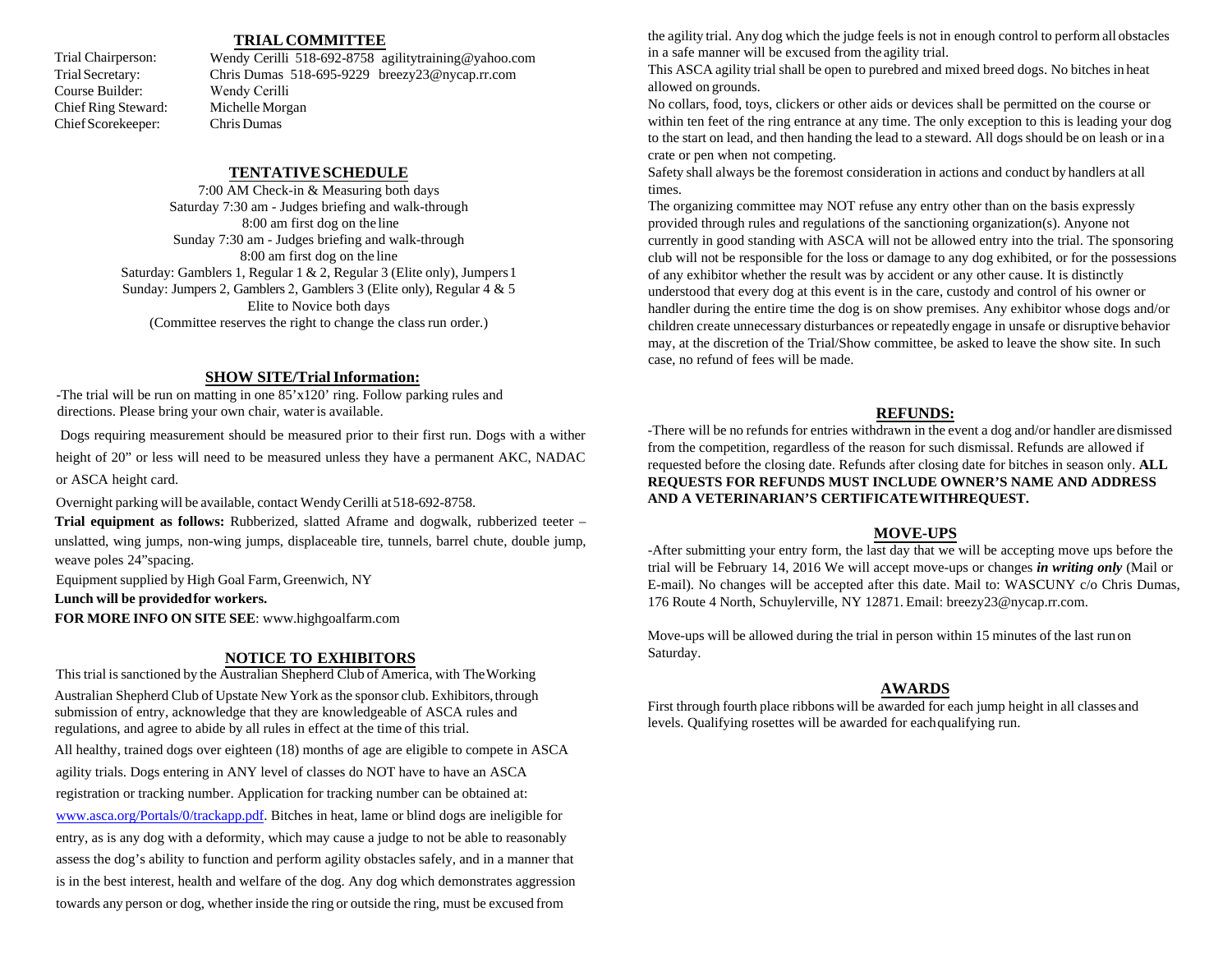### JUMPHEIGHTS

| Dog's Height             | $11"$ &<br>under | $14"$ &<br>under | $18"$ &<br>under | $20"$ &<br>under | Over 20"   |
|--------------------------|------------------|------------------|------------------|------------------|------------|
| CH-Std jumps at:         | 8"               | 12"              | 16"              | 20"              | 20" or 24" |
| Vet & Ace Std. jumps at: | 4"               | 8"               | 12"              | 16"              | 16"        |
| ACE Sr. jumps at:        | 4"               | 4"               | 8"               | 12"              | 12"        |

ASCA height rules allow dog in 20+ category (measuring over 20" at withers) to jump in either the 20+ or 24" jump height class if offered. Veterans must jump 4" lower than the dog's standard jump height and Junior Handlers may jump 4" lower than standard, OR at the dog's standard jump height. Dogs with a wither height of <20" must be measured (or show an approved jump height card) unless theyjump in the 20"+/24" class. (16"+ for veterans, ACE Std).

#### **CH - STD 8" 12" 16" 20" 20+ (jumps 20")24"**

**JrH may jump at the standard jump height or 4"lower**

### **Vets & Ace 4" 8" 12" 16" 16+" (jumps 16")**

## **A dog may be entered in a class at a jump height higher than they are eligibleprovided the dog is not entered in the Veteran Division classes. - No dog shall ever jump lower than 4" in the Junior Handler or Veteran Division. - 20+ and 24 will be scored and placed together as one class - Refer to the current ASCA rulebook for the current Bred Jump Height Exemption List.**

#### **IMPORTANT INFORMATION ON ENTRIES:**

- Entries postmarked before the opening date of Monday, January 4, 2016 WILL NOT BE ACCEPTED.
- Entries must be received by the closing date of Monday February 8, 2016
- Entries will be accepted by order of postmark.
- Entries cannot be accepted or cancelled after the closing date.
- Entries are limited to a maximum of 350 runs per day.

•ALL dogs (including Novice) may or may not have an ASCA Dog Registration number or ASCA Tracking number when entering thistrial.

- Entries will be accepted for dogs entering using "pending" in lieu of a number. Please see the ASCA website for information on howto register.
- For a complete list of ASCA rules, visit the ASCA website at[:http://www.asca.org/programs/agility.](http://www.asca.org/programs/agility)
- Do not mail your entries by any method that requires a signature.

•Entries must be submitted on forms or copies of the forms supplied in this premium.

- Please double check your entry form to ensure it isfilled out completely and correctly.
- Sign the release form.

• No entries will be accepted from a dog or handler disqualified from the ASCA agility or allASCA programs.

### **The existing ASCA program has been renamed the Championship Program. TheCH program consists of the traditional three divisions, Standard, Veterans and Junior Handler. Dogs will earn the same ASCA titles as before, and qualify for Merit, Finals, and HOF programs. The NEW ACE PROGRAM: For standard dogs (18 months & older) that want to run at the next lower jump height and earn the ASCA ACE titles. Effective Jan. 1st, the ACE program willinclude the Sr. Dog Division for dogs 10 and older. Each dog and handler team can only enter one 'program' per trial.**

#### **ON SITECAMPING**

Overnite RV parking will be allowed for a fee. Please contact Wendy Cerilli 518-692-8757 or [agilitytraining@yahoo.com.](mailto:agilitytraining@yahoo.com)

#### **HOTELS**

Please be sure to verify that the hotel accepts dogs – some have additional fees for pets. Remember to respect the property of your host hotel inside and out!

Hilltop Motel Rt. 9 Saratoga Springs…………518-584-5232 Comfort Inn 17 Old Gick Rd. Saratoga Springs.. 518-587-6244 Town & Country Motel, Rt. 9 S. Glens Falls…..518-793-3471 Peace Be Still, Rt. 22 Cambridge……………….518-677-5524 Adirondack Inn, 230 West Ave Saratoga Springs…….518-584-3510

# **MOTEL COURTESIES TO OBSERVE**

We are counting on you to be on your best behavior in order to maintain the working relationship with our motels and hotels. Our hard-earned reputation, as well as our ability to continue hosting trials, is certainly on the line and dependent on YOUR cooperation. We follow up on any complaints from motel owners or guests, so please report any issuesto us. • Double check on rates and charges. Call to confirm your reservation a few days before arriving.

• Please be honest about how many people and dogs will be staying in the room.

• Of course, as in standard agility procedure, all handlers/owners will pick up after their dogs. Please bag and dispose of dog waste properly.

• Do not groom dogs in rooms.

• Keep dogs off furniture. Please cover the motel's bedding with a sheet or blanket from home, whether or not you think your dog will get on the bed.

- Be sure to report any damage whichmay occur.
- Do NOT leave dogs unattended.

#### **Veterinarian On Call**: Battenkill Veterinary Clinic:518-692-2227

Northway Animal Emergency Clinic:518-761-2602

#### **DIRECTIONS TO TRIAL SITE**

#### **North and South:**

Bridge Rd. First left onto Louse Hill Rd.,  $2^{ND}$  drive on right. Take I-87 (Adirondack Northway) to exit 14. Follow signs for Schuylerville and Route 29 East. Take Route 29 East through Schuylerville, across the Hudson River and up the hill. \*Right onto Route 40 south. First left onto Bulson Rd. (Elks Club on corner) Go to end, right on Hegeman

#### **From Western New York:**

Take I-90 east (NYS Thruway) to exit 24 (Albany). Take I-87 north (Adirondack Northway) to exit 14. Follow signs for Schuylerville and Route 29 East. Take Route 29 east through Schuylerville, across the Hudson river and up the hill. Follow from \*above.

#### **From East:**

Take the MASS Turnpike to NYS Thruway. Take NYS Thruway to exit B1 (Albany). Follow I-90 to exit 7 (I-787 north). Follow I-787 north to Route 7. Follow Route 7 west to intersection of I-87 North (Adirondack Northway). Take I-87 north to exit 14. Follow signs for Schuylerville and Route 29 east. Take Route 29 east through Schuylerville, across the Hudson River and up the hill. Follow from \*above.